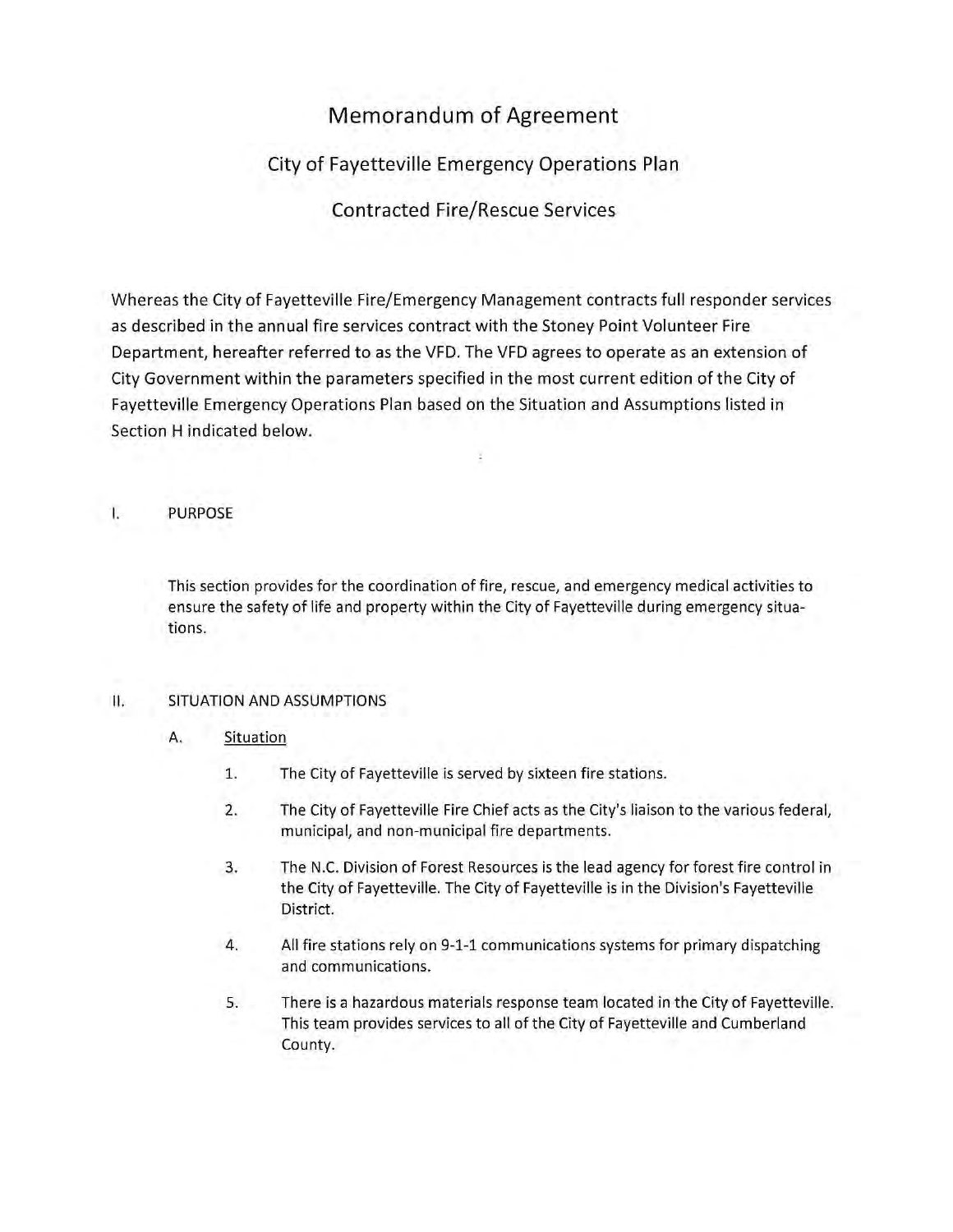- 6. Mutual aid agreements exist among fire departments within Cumberland County, Pope Air Force Base and Fort Bragg.
- 7. The City of Fayetteville maintains a Collapse Search and Rescue team to support the City and Cumberland County.
- 8. The City of Fayetteville Fire/Emergency Management Department operates First Responder Emergency Medical Service units.

### B. Assumptions

- 1. Existing fire and rescue personnel and equipment can cope with most emergency situations. Mutual aid agreements will offset any additional requirements for assistance.
- 2. When necessary, additional or specialized support can be obtained from state and federal agencies.
- 3. The Fayetteville Fire/Emergency Management Department will be called upon to assist with rescue and extrication of trapped persons, as well as search, debris removal on primary roadways, evacuations, reconnaissance, traffic control, and security.
- 4. People seeking basic necessities and information may congregate at fire stations following a catastrophic disaster.

### III. CONCEPT OF OPERATIONS

- A. During emergencies, fire and rescue services must be prepared to support other departments and agencies utilizing available expertise, equipment and manpower.
- B. The Incident Command System will be implemented on an appropriate scale at the scene of every fire/rescue event in the City of Fayetteville.
- C. **If** fire or threat of fire is involved, the fire chief or his designated representative will assume the position of incident commander.
- D. **If** no fire or threat of fire exists, the incident commander will be determined by prior mutual consent of the chiefs of all emergency services.
- E. Under the North Carolina Hazardous Materials Right-to-Know Law and the Federal Emergency Planning and Community Right-to-Know (EPCRA), the Fire Chief is responsible for surveying facilities within his jurisdiction to identify types and volume of hazardous materials located within the City. This information will be considered when developing response plans for hazardous materials accidents within this district.